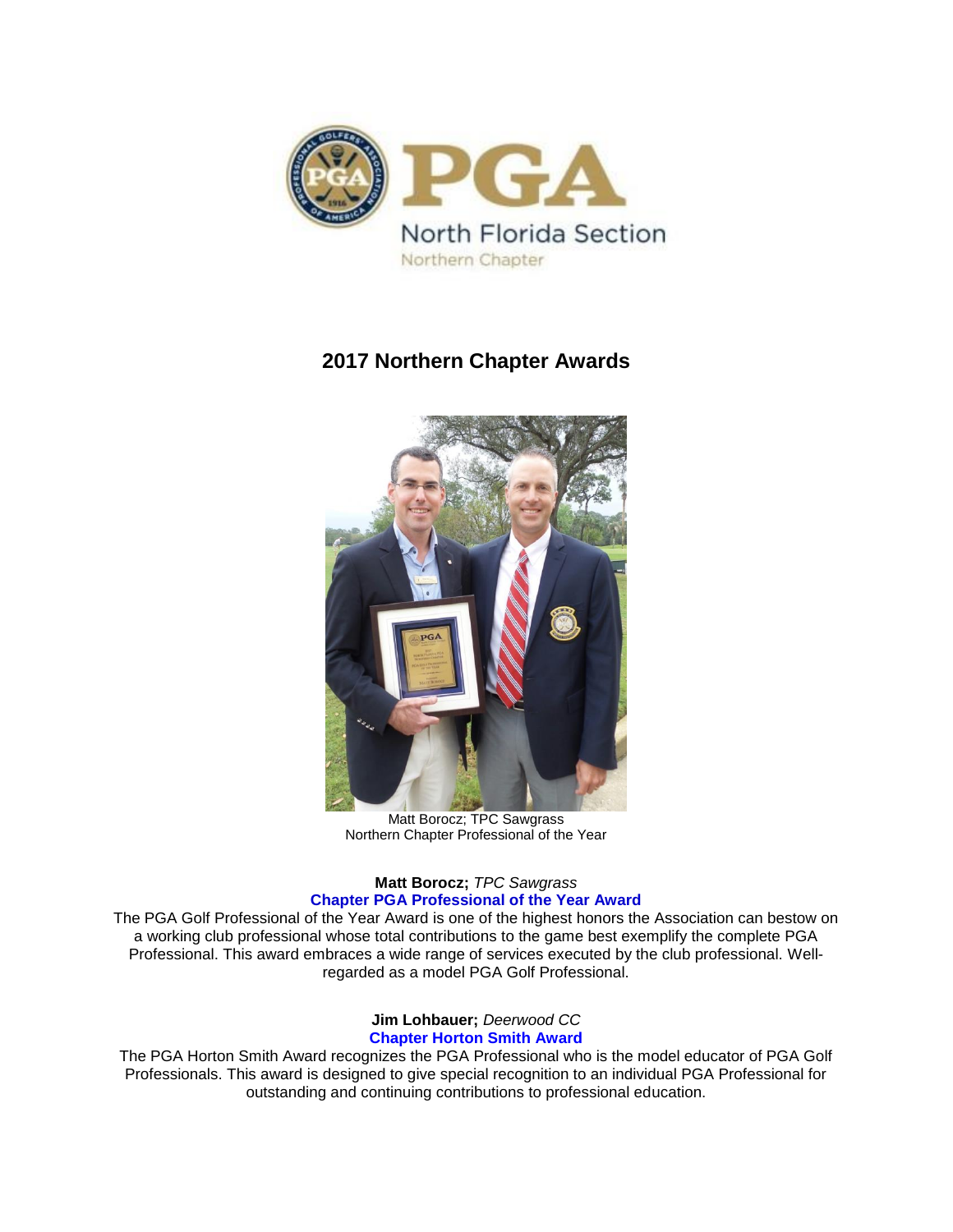#### **Derek DiStefano;** *Golf Club at South Hampton* **Chapter Bill Strausbaugh Award**

The Bill Strausbaugh Award is designed to recognize PGA Professionals who by their day-to-day efforts have distinguished themselves by mentoring their fellow PGA Professionals in improving their employment situations and through service to the community.

## **Rhonda Ferguson;** *Rhonda Ferguson Golf* **Chapter Player Development Award**

The President's Plaque is designed to recognize a PGA Professional for extraordinary and exemplary contributions and achievements in the area of player development. This award considers the PGA

Professional's growth of the game leadership commitment and the impact made at the facility.

#### **Bud Dolores;** *Marsh Creek CC* **Chapter Patriot Golf Leader Award**

The Patriot Award is presented to a PGA Professional who personifies patriotism through the game of golf and demonstrates unwavering commitment and dedication to the men and women who have valiantly served and protected the United States of America.

# **Clint Avret;** *Timuquana CC* **Chapter Merchandiser of the Year Award (Private)**

The Merchandiser of the Year Award is designed to recognize those PGA Professionals who have excelled as business persons / merchandisers in the promotion of golf. The PGA honors PGA Professionals in three categories: Private, Public and Resort facilities.

## **Bruce Mohler;** *Ponte Vedra Inn & Club* **Chapter Merchandiser of the Year Award (Resort)**

The Merchandiser of the Year Award is designed to recognize those PGA Professionals who have excelled as business persons / merchandisers in the promotion of golf. The PGA honors PGA Professionals in three categories: Private, Public and Resort facilities.

## **Jon Fine;** *Windy Harbor Golf Club* **Chapter Merchandiser of the Year Award (Public)**

The Merchandiser of the Year Award is designed to recognize those PGA Professionals who have excelled as business persons / merchandisers in the promotion of golf. The PGA honors PGA Professionals in three categories: Private, Public and Resort facilities.

# **Cary Splane;** *Marsh Creek CC* **Chapter Teacher of the Year Award**

The Teacher of the Year Award is designed to recognize a PGA Professional who is an outstanding teacher of golf among the ranks of PGA membership. This award is based on a professional's overall performance in teaching; unusual, innovative and special teaching programs initiated or implemented; articles published; as well as outstanding golfers the professional has instructed.